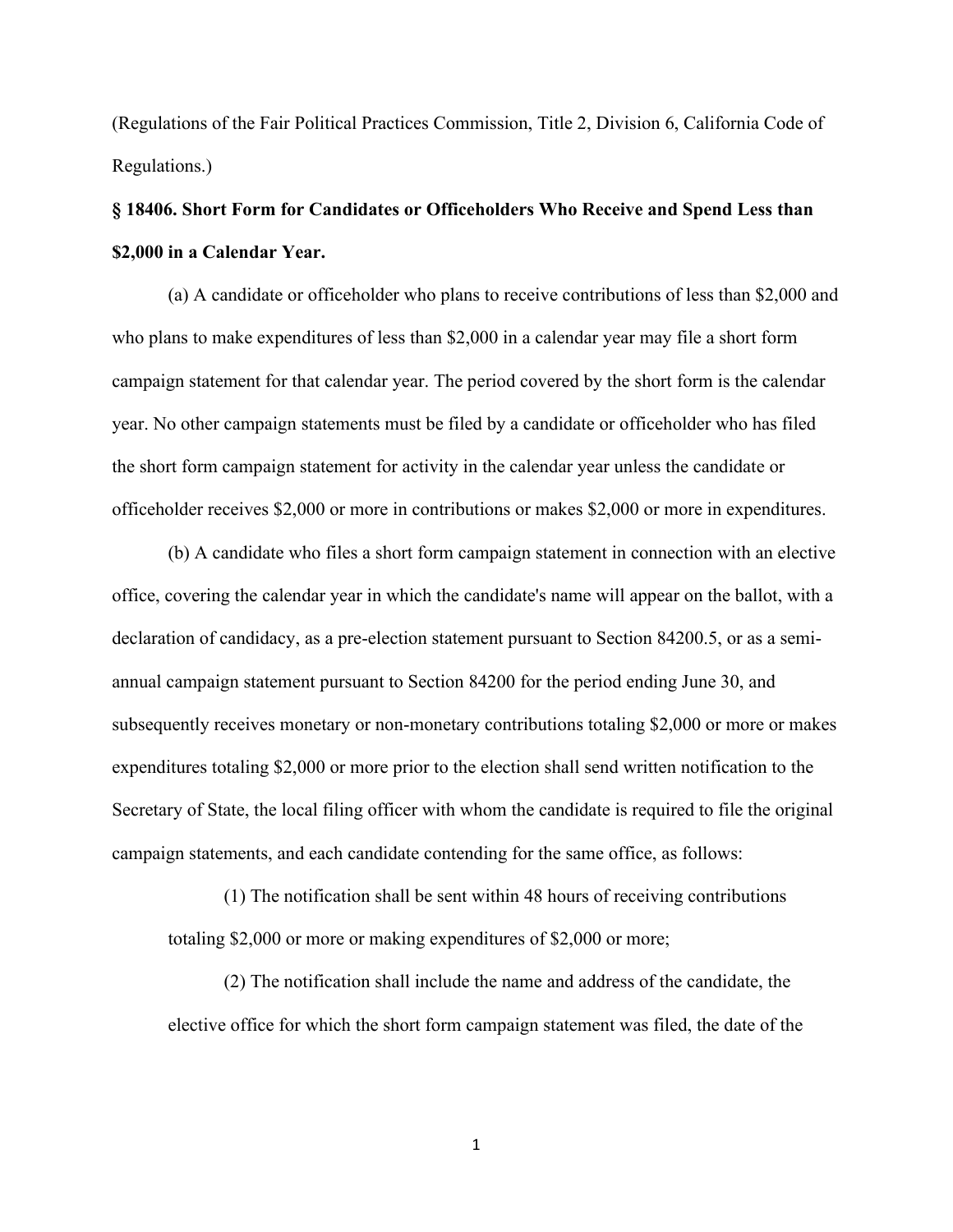election, and the date contributions totaling \$2,000 or more were received or expenditures totaling \$2,000 or more were made;

(3) The notification shall be sent by guaranteed overnight delivery, personal delivery, or facsimile transmission.

Note: Authority cited: Sections 83112 and 84206, Government Code. Reference: Section 84206, Government Code.

## **HISTORY**

1. New section filed 3-3-86; effective thirtieth day thereafter (Register 86, No. 10).

2. Amendment filed 6-15-88; operative 7-15-88 (Register 88, No. 25).

3. Designation of subsection (a) and new subsections (b)-(c) filed 5-23-94; operative 5-23-94 (Register 94, No. 21).

4. Editorial correction of subsection (c) (Register 96, No. 43).

5. Amendment of subsection (b) and repealer of subsection (c) filed 5-26-98; operative 5-26-98.

Submitted to OAL for printing only pursuant to *Fair Political Practices Commission v. Office of* 

*Administrative Law*, Linda Stockdale Brewer , Sacramento Superior Court, Case No. 51275

(1991) (Register 98, No. 22).

6. Change without regulatory effect amending subsection (b)(3) filed 6-26-2001 pursuant to section 100, title 1, California Code of Regulations (Register 2001, No. 26).

7. Amendment of subsection (b) filed 10-26-2004; operative 11-25-2004 (Register 2004, No. 44).

8. Change without regulatory effect amending section heading and subsections (a)-(b)(2) filed 3- 22-2016; operative 4-21-2016 pursuant to 2 CCR 18312(e). Submitted to OAL for filing pursuant to *Fair Political Practices Commission v. Office of Administrative Law*, 3 Civil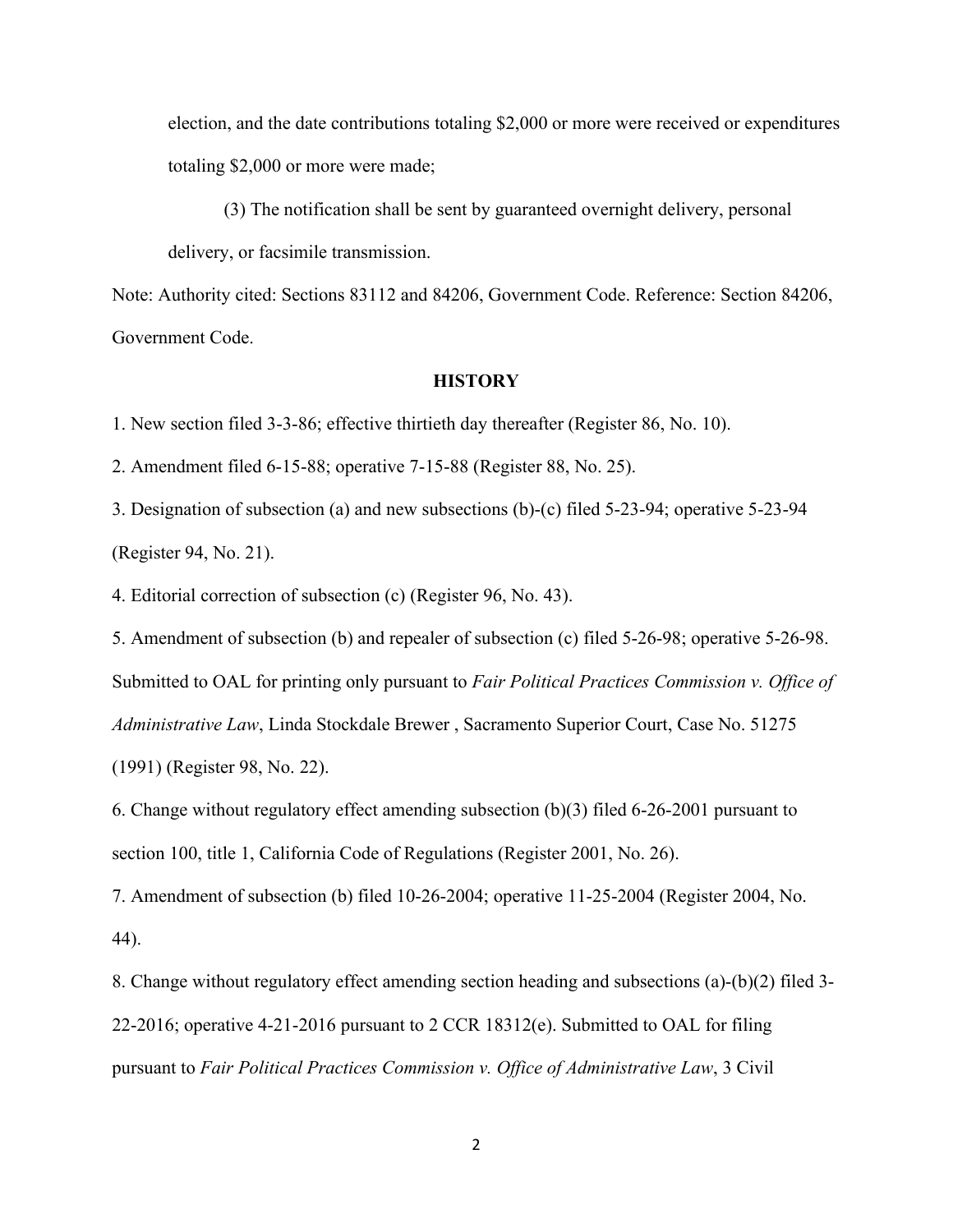C010924, California Court of Appeal, Third Appellate District, nonpublished decision, April 27, 1992 (FPPC regulations only subject to 1974 Administrative Procedure Act rulemaking requirements and not subject to procedural or substantive review by OAL) (Register 2016, No. 13).

9. Amendment of subsection (b) filed 5-12-2021; operative 6-11-2021 pursuant to Cal. Code Regs., tit. 2, section 18312(e). Submitted to OAL for filing pursuant to *Fair Political Practices Commission v. Office of Administrative Law*, 3 Civil C010924, California Court of Appeal, Third Appellate District, nonpublished decision, April 27, 1992 (FPPC regulations only subject to 1974 Administrative Procedure Act rulemaking requirements and not subject to procedural or substantive review by OAL) (Register 2021, No. 20).

10. Amendment of subsections (b) and (b)(2) filed 6-7-2021; operative upon the Secretary of State certifying an online filing and disclosure system under Government Code section 84602(b)(7). Submitted to OAL for filing pursuant to *Fair Political Practices Commission v. Office of Administrative Law*, 3 Civil C010924, California Court of Appeal, Third Appellate District, nonpublished decision, April 27, 1992 (FPPC regulations only subject to 1974 Administrative Procedure Act rulemaking requirements and not subject to procedural or substantive review by OAL) (Register 2021, No. 24).

11. Editorial correction of History 10 (Register 2021, No. 26).

12. Amendment of subsection (b)(2) filed 11-10-2021; operative 12-10-2021 pursuant to Cal. Code Regs., tit. 2, section 18312(e). Submitted to OAL for filing pursuant to *Fair Political Practices Commission v. Office of Administrative Law*, 3 Civil C010924, California Court of Appeal, Third Appellate District, nonpublished decision, April 27, 1992 (FPPC regulations only